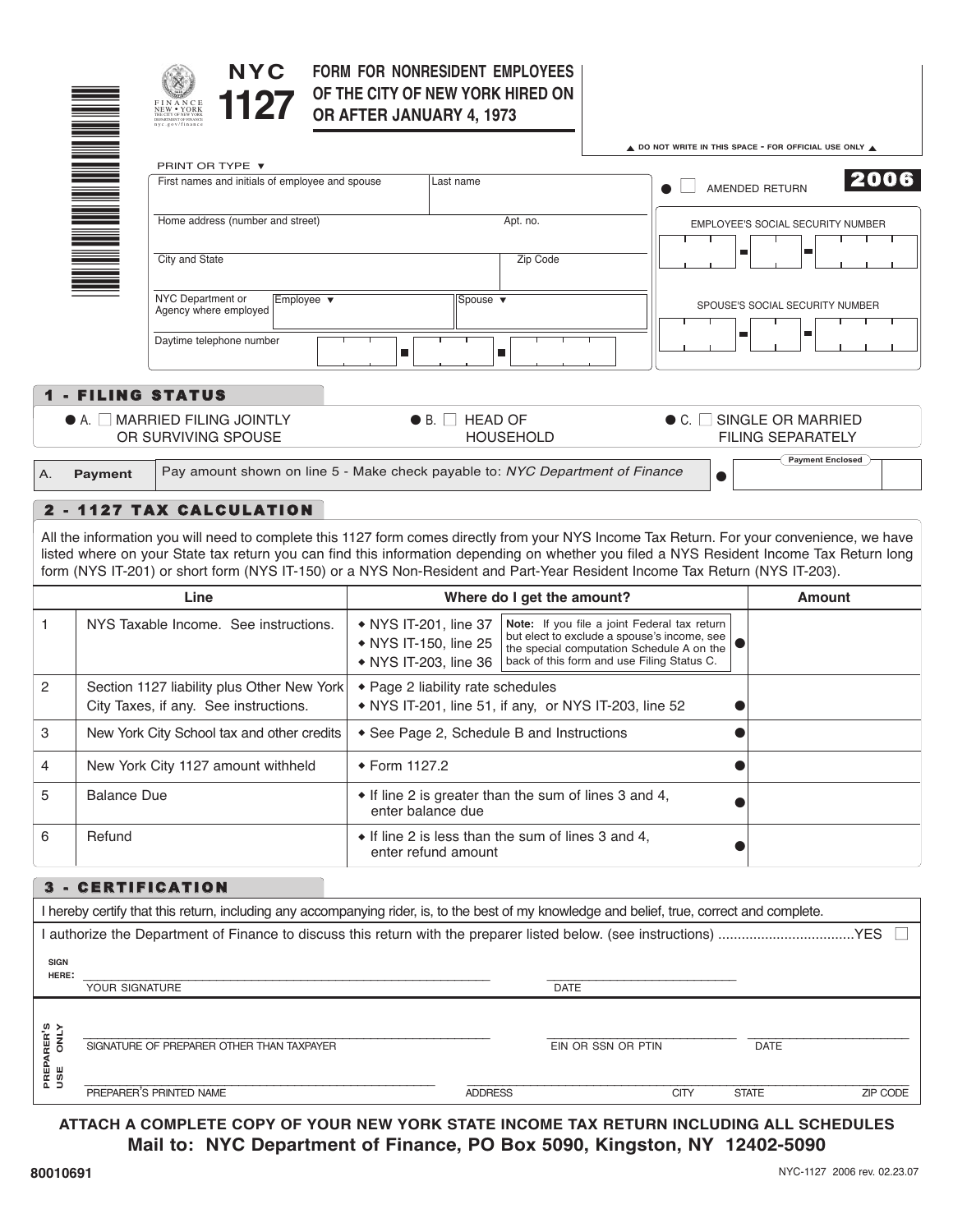|      | <b>SCHEDULE A</b>                                                                                |                                                                                                                 | Schedule for Married Filing Jointly for State Purposes and Separately for 1127 Purposes (Spouse is not a NYC mayoral agency employee)                                                                               |  |               |
|------|--------------------------------------------------------------------------------------------------|-----------------------------------------------------------------------------------------------------------------|---------------------------------------------------------------------------------------------------------------------------------------------------------------------------------------------------------------------|--|---------------|
|      |                                                                                                  | Line                                                                                                            |                                                                                                                                                                                                                     |  | <b>Amount</b> |
| 1    | NYS Adjusted Gross Income                                                                        |                                                                                                                 | • NYS IT-201, line 33; NYS IT-150, line 21; NYS IT-203, line 32.                                                                                                                                                    |  |               |
| 2    | Non NYC Employee Income                                                                          |                                                                                                                 | Enter all income, additions and subtractions attributable to the non NYC employee                                                                                                                                   |  |               |
| 3    | Net NYS Gross Income                                                                             |                                                                                                                 | • Line 1 less Line 2                                                                                                                                                                                                |  |               |
| 4    |                                                                                                  | Compute limitation percentage                                                                                   | Part-year employees must prorate<br>Line 3: $\frac{1}{2}$<br>standard deduction and dependent<br>$\frac{1}{2}$<br>exemption amounts based on num-<br>Line 1: $$$<br>ber of months employed by NYC.                  |  |               |
| 5    | Check only one box:                                                                              |                                                                                                                 | $\Box$ Standard Deduction: \$7,500.<br><b>OR</b><br>$\Box$ Itemized deduction - \$<br>$-X \frac{8}{\% \text{ from line 4}}$ % =<br>amount from IT 201, line 34<br>(See instructions)<br>amount from IT 203, line 33 |  |               |
| 6    | filing separately for Section 1127<br>purposes, apply the limitation<br>percentage from line 4). | New York Dependent Exemption from<br>NYS return. No exemption is allowed<br>for employee or spouse. (If married |                                                                                                                                                                                                                     |  |               |
| 7.   | <b>Total Deductions and Exemptions</b>                                                           |                                                                                                                 | $\bullet$ Line 5 + line 6                                                                                                                                                                                           |  |               |
| 8.   | <b>Allocated New York State</b><br>Taxable Income                                                |                                                                                                                 | • Line 3 less line 7. Enter on Page 1, line 1.                                                                                                                                                                      |  |               |
|      | <b>SCHEDULE B</b>                                                                                | Nonrefundable credits                                                                                           |                                                                                                                                                                                                                     |  |               |
| Line |                                                                                                  |                                                                                                                 | Where do I get the amount?                                                                                                                                                                                          |  | <b>Amount</b> |
| a.   | New York City School Tax Credit                                                                  |                                                                                                                 | ◆ See Instructions                                                                                                                                                                                                  |  |               |
| b.   | <b>UBT Paid Credit</b>                                                                           |                                                                                                                 | $\triangle$ See Instructions                                                                                                                                                                                        |  |               |
| c.   | NYC household credit                                                                             |                                                                                                                 | • from IT-201 Instructions NYC table 4, 5 or 6.                                                                                                                                                                     |  |               |

d. NYC Claim of Right Credit • from Form IT-201-ATT, line 16 or IT-203-ATT, line 15 (attach Form IT-257)

e. | New York City Earned Income Credit |  $\bullet$  (attach IT-215) f. | Other NYC taxes |  $\bullet$  See Instructions

g.  $\begin{array}{|c|c|c|c|c|}\n\hline\n\text{Total of lines a - f} & \text{enter on page 1, line 3}\n\end{array}$ 

| ▅▅▅▅▅▅▅▅▅▅▅▅▅▅     |  |  |
|--------------------|--|--|
|                    |  |  |
|                    |  |  |
|                    |  |  |
|                    |  |  |
| ma manana ang pag- |  |  |
|                    |  |  |
|                    |  |  |
|                    |  |  |

|                       | Schedule A - Married filing jointly or surviving spouse |                                |                    |      |             |                      |                |
|-----------------------|---------------------------------------------------------|--------------------------------|--------------------|------|-------------|----------------------|----------------|
|                       |                                                         | If Form NYC-1127, line 1 is:   |                    |      |             |                      |                |
|                       | <b>OVER</b>                                             | <b>BUT NOT OVER</b>            | <b>THE TAX IS:</b> |      |             |                      |                |
| <b>SCHEDULE</b>       | \$<br>0                                                 | \$21,600                       |                    |      | 2.907%      | of Form 1127, line 1 | \$<br>$\Omega$ |
|                       | \$21,600                                                | \$45,000                       | \$<br>628          | plus | 3.534%      | of the excess over   | \$21,600       |
|                       | \$45,000                                                | \$90,000                       | \$1,455            | plus | 3.591%      | of the excess over   | \$45,000       |
| RATE                  | \$90,000                                                |                                | \$3,071            | plus | 3.648%      | of the excess over   | \$90,000       |
| ➤                     |                                                         | Schedule B - Head of household |                    |      |             |                      |                |
|                       |                                                         | If Form NYC-1127, line 1 is:   |                    |      |             |                      |                |
|                       | <b>OVER</b>                                             | <b>BUT NOT OVER</b>            |                    |      | THE TAX IS: |                      |                |
| $\blacksquare$ ABILIT | \$<br>0                                                 | \$14,400                       |                    |      | 2.907%      | of Form 1127, line 1 | \$<br>$\Omega$ |
|                       | \$14,400                                                | \$30,000                       | \$<br>419          | plus | 3.534%      | of the excess over   | \$14,400       |
| 127                   | \$30,000                                                | \$60,000                       | \$<br>970          | plus | 3.591%      | of the excess over   | \$30,000       |
| ┯                     | \$60,000                                                |                                | \$2,047            | plus | 3.648%      | of the excess over   | \$60,000       |
| <u>는</u>              | Schedule C - Single or married filing separately        |                                |                    |      |             |                      |                |
|                       | If Form NYC-1127, line 1 is:                            |                                |                    |      |             |                      |                |
|                       | <b>OVER</b>                                             | <b>BUT NOT OVER</b>            | <b>THE TAX IS:</b> |      |             |                      |                |
| <b>YBRV</b>           | \$<br>$\Omega$                                          | \$12,000                       |                    |      | 2.907%      | of Form 1127, line 1 | \$<br>$\Omega$ |
|                       | \$12,000                                                | \$25,000                       | \$<br>349          | plus | 3.534%      | of the excess over   | \$12,000       |
| NEW<br>Z              | \$25,000                                                | \$50,000                       | \$<br>808          | plus | 3.591%      | of the excess over   | \$25,000       |
|                       | \$50,000                                                |                                | \$1,706            | plus | 3.648%      | of the excess over   | \$50,000       |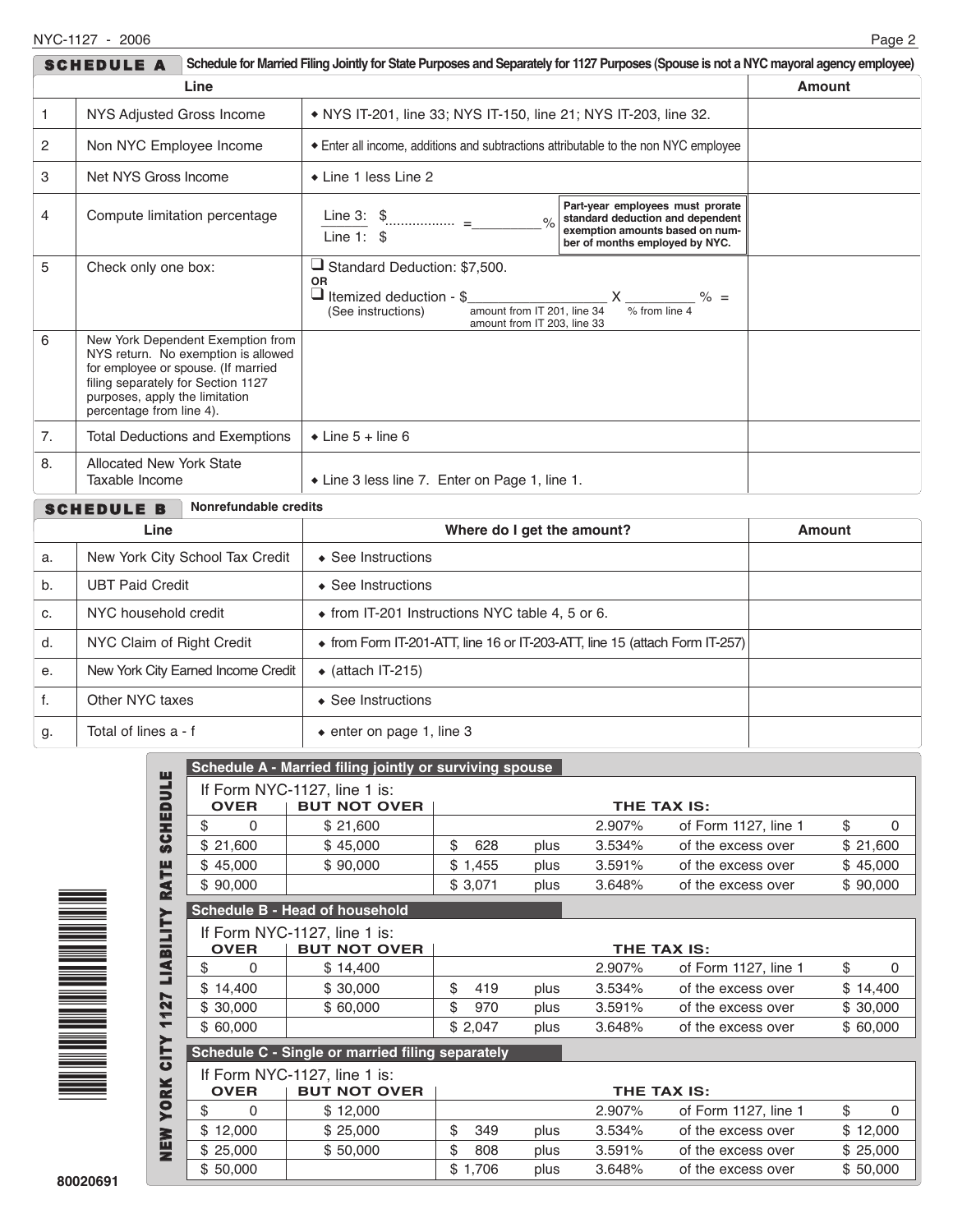# **Instructions for Form NYC-1127**

## **Form for Nonresident Employees of the City of New York hired on or after January 4, <sup>1973</sup> 2006**

F I N A N C E NEW ● YORK

#### **GENERAL INFORMATION**

#### **WHO MUST FILE**

If you became an employee of the City of New York on or after January 4, 1973, and if, while so employed, you were a nonresident of the City during any part of 2006, you are subject to Section 1127 of the New York City Charter and must file Form NYC-1127.

If you are subject to that law, you are required to pay to the City an amount by which a City personal income tax on residents, computed and determined as if you were a resident of the City, exceeds the amount of any City tax liability computed and reported by you on the City portion of your 2006 New York State tax return.

**NOTE**: The payment required by Section 1127 of the New York City Charter is not a payment of any City tax, but is a payment made to the City as a condition of employment. If you are subject to the filing requirements of the City Resident Income Tax during any part of 2006, you must file tax returns with the New York State Department of Taxation and Finance in the manner and at the time provided in the instructions for the State tax forms, regardless of any obligation you may have under Section 1127 of the Charter.

#### **WHEN AND WHERE TO FILE**

Your completed Form NYC-1127 with attachments must be filed with:

#### **NYC Department of Finance P. O. Box 5090 Kingston, NY 12402-5090**

on or before May 15, 2007.

If you have been granted an extension of time to file either your federal income tax return or your New York State tax return, Form NYC-1127 must be filed within 15 days after such extended due date. In this case, you must submit to the Section 1127 Unit, no later than May 15, 2007, a copy of the letter or other document evidencing the granting of the extension.

If you file a State tax return or amended return and the information reported on your original Form NYC-1127 is changed or corrected as a result of the later filing of the State tax return or amended return, you must file an amended Form NYC-1127 with the New York City Department of Finance, Section 1127 Unit.

#### **CHANGE OF RESIDENCE**

If you were a resident of the City of New York during part of 2006 and a nonresident subject to the provisions of Section 1127 of the New York City Charter during all or part of the remainder of 2006, you must file a Form NYC-1127 for all of the year except any part when you were a nonresident not employed by the City.

#### **IT-150 NEW YORK SHORT FORM FILERS**

The City of New York will figure your liability under Section 1127 and send you a refund or a bill for any additional liability you owe. Complete sections 1 and 3 on page 1 of Form NYC-1127 and follow the mailing instructions on page 1. *(Attach Form IT-150.)*

You will be sent a statement showing how your liability was figured. If you have additional liability you must pay it before May 15, 2007, or within ten days of the date of your bill, whichever is later.

#### **PARTIAL-YEAR EMPLOYEES**

If you were a New York City employee for only part of 2006, you must report that portion of your federal items of income and deduction which is attributable to your period of employment by the City of New York.

#### **MARRIED EMPLOYEES**

A married employee whose spouse is *not* a New York City resident or an employee of the City should refer to instructions on page 1 of the return.

If you and your spouse are both employees of the City of New York subject to Section 1127 of the New York City Charter

- and you and your spouse file separate New York State returns, you and your spouse must file separate Forms NYC-1127.
- and you and your spouse file a joint New York State return and were *both* subject to Section 1127 *for the same period of time,* you and your spouse must file a joint Form NYC- 1127.

**Preparer Authorization:** If you want to allow the Department of Finance to discuss your return with the paid preparer who signed it, you must check the "yes" box in the signature area of the return. This authorization applies only to the individual whose signature appears in the "Preparer's Use Only" section of your return. It does not apply to the firm, if any, shown in that section. By checking the "Yes" box, you are authorizing the Department of Finance to call the preparer to answer any questions that may arise during the processing of your return. Also, you are authorizing the preparer to:

- Give the Department any information missing from your return,
- Call the Department for information about the processing of your return or the status of your refund or payment(s), and
- Respond to certain **notices that you have shared with the preparer** about math errors, offsets, and return preparation. The notices **will not** be sent to the preparer.

**You are not authorizing** the preparer to receive any refund check, bind you to anything (including any additional liability), or otherwise represent you before the Department. The authorization cannot be revoked, however, the authorization will automatically expire no later than the due date (without regard to any extensions) for filing next year's return. **Failure to check the box will be deemed a denial of authority.**

#### **SPECIFIC INSTRUCTIONS**

In order to complete lines 1 through 6 of Form NYC-1127, it will be necessary for you to refer to the instructions for filing Form IT-150 (Resident Income Tax Return Short Form), Form IT-201 (Resident Income Tax Form - State of New York) or Form IT-203 (Nonresident and Part--Year Resident Income Tax Form - State of New York). Booklets IT-150/201-I or IT-203-I, issued by the New York State Department of Taxation and Finance, can be obtained from any District Tax Office of the New York State Income Tax Bureau.